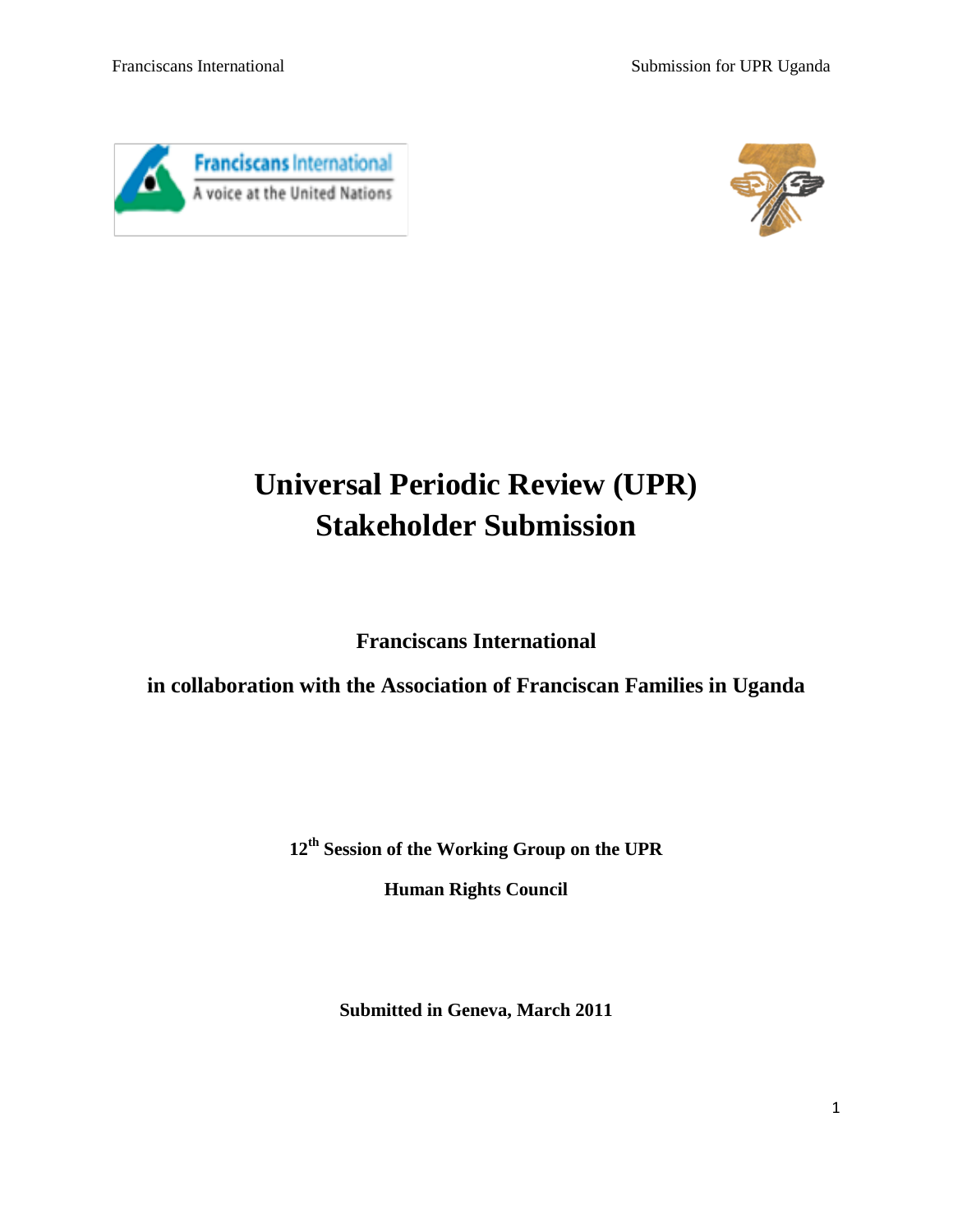## **I. Executive summary**

1. Franciscans International (FI) submits written comments concerning Uganda for consideration by the Universal Periodic Review Working Group at its  $12<sup>th</sup>$  session, on 3-14 October 2011. FI is a faith-based Non-Governmental Organization (NGO) with General Consultative Status with ECOSOC. It was founded in 1982 to bring to the United Nations the concerns of the most vulnerable. This submission was prepared in collaboration with the Association of the Franciscans Families in Uganda which is composed of various Franciscan orders who are working with partners and civil society organizations at the grassroots, on the basis of observations and experiences on several human rights issues around the country.

2. The information and data in this report were gathered during FI's in-country training on the Universal Periodic Review (UPR) in Uganda, followed by a regional training and national consultation held between July and October 2010 in Kampala. The report highlights key concerns related to the **right to life, liberty and security of person, child labour, maternal health, rights of persons living with HIV/AIDS, and environmental issues** in Uganda.

#### **II. Right to Life, Liberty and Security of Person**

**3. Death penalty -** The Constitution of Uganda adopted on 8 October 1995<sup>1</sup> recognizes the right to life, liberty and security of person as proclaimed and guaranteed by the International Covenant on Civil and Political Rights (ICCPR) to which Uganda is a party. However, Uganda is listed among countries that have not yet abolished the death penalty. Even if, *de facto,* executions are no longer carried out, *de jure*, the death penalty is still allowed for a wide array of crimes<sup>2</sup>. This was found to be incompatible with the Convention by the Human Rights Committee in its concluding observations<sup>3</sup>.

**4. Conditions in prisons -** The main challenges of the penitentiary system in Uganda are related to the treatment of detainees, overcrowding, inadequate feeding, poor medical care and sanitary conditions, forced labour, and inadequate rehabilitation programmes.

5. Although corporal punishment was outlawed by the Prisons Act 2006, allegations of torture still continue in rural prisons. There are new cases which indicate a gradual increase of practices of torture and ill-treatment of detainees by law enforcement officials. Between January and April 2010, the Foundation for Human Rights Initiative (FHIRI) visited 79 prisons out of 179 prisons countrywide. In the findings of their report, 247 males (54%) were reported to have been subjected to torture and 214 females (46%) nationwide. Security agencies, especially the Rapid Response Unit and the Joint Anti- Terrorist Task Force, as well as the police, were reported to be the major perpetrators of such acts.

 $\overline{\phantom{a}}$  $<sup>1</sup>$  Article 22 of the Constitution.</sup>

<sup>&</sup>lt;sup>2</sup> Uganda Prisons Act, 2006.

 $3$  CCCPR/CO/80/UGA, 2004, p. 3.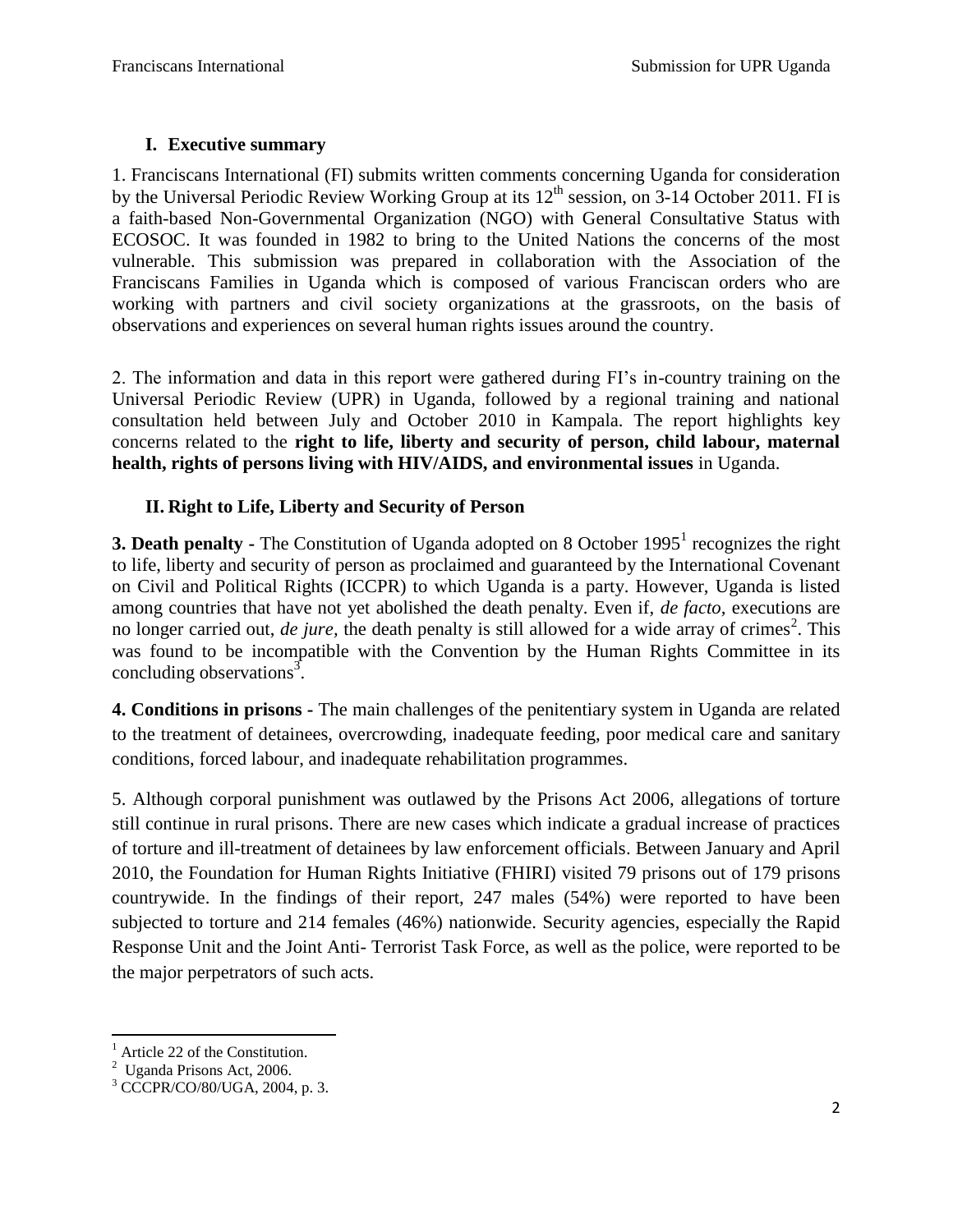6. In addition, there is over-crowding in the prisons and many of the detainees are held on remand. The Franciscans working at the grassroots visited the country's largest prison, Luzira Maximum Security Prison. They found out from the officer in-charge that this prison, originally built for 600 inmates, currently holds up to 2620 prisoners. Overcrowding has led to problems in the transporting of prisoners, food shortage, inadequate clothing and sleeping facilities and the outbreak of several diseases among prisoners.

**Franciscans International urges the Ugandan Government to:**

**7. Take the necessary steps with a view to ensuring the abolishment of the death penalty in national legislation;** 

**8. Continue the campaigns against torture and ill-treatment by security and law enforcement officers and conduct a comprehensive study to define the extent of torture in prisons;**

**9. Provide human rights training to police officers, prison guards and all law enforcement officials;**

**10. Address overcrowding in prisons and ensure that prison budgets are adequate to improve supply of medical drugs, adequate feeding and clothing.**

## **III. Child Labour**

 $\overline{a}$ 

11. Uganda has acceded to several international and regional instruments related to child labour<sup>4</sup> and the Government has taken several measures in this regard<sup>5</sup>. However, child labour continues to be one of the most serious challenges facing most children in the country. It is estimated that 2.7 million of the children in Uganda are engaged in child labour. Of this working group, 54% are aged between 10 and 14 years, while 30% are in the age bracket of 15 to 17 years. More than half of the working children are employed in domestic chores. Moreover, 17% of working children work for more than 25 hours a week and one in every five working child is an orphan. While 1.9 million working children aged 5 to 17 had access to formal education, more than  $300,000$  in this age group had no formal education<sup>6</sup>. Hence, they have very few options and are therefore more prone to exploitation and poor conditions of work.

 $<sup>5</sup>$  The National Constitution: Chap. I Art 34(4); The Employment Decree No 4 of 1975, the Children's Statute 1996,</sup> introduction of the Universal Primary Education (UPE), the Poverty Eradication Action Plan (PEAP).  $6$  Demographic and Health Survey Report on Child Labour (2000-2001), available at:

[http://www.ubos.org/onlinefiles/uploads/ubos/pdf%20documents/Uganda%20DHS%202000-](http://www.ubos.org/onlinefiles/uploads/ubos/pdf%20documents/Uganda%20DHS%202000-01%20Final%20Report.pdf) [01%20Final%20Report.pdf.](http://www.ubos.org/onlinefiles/uploads/ubos/pdf%20documents/Uganda%20DHS%202000-01%20Final%20Report.pdf)

<sup>4</sup> Uganda has ratified the UN Convention on the Rights of the Child (1989), ILO Convention No. 138 (1973) on the Minimum Age for Admission to Employment, ILO Convention No. 182 (1999) on the Prohibition of the Worst Forms of Child Labour, the OAU Charter on the Rights of the Child.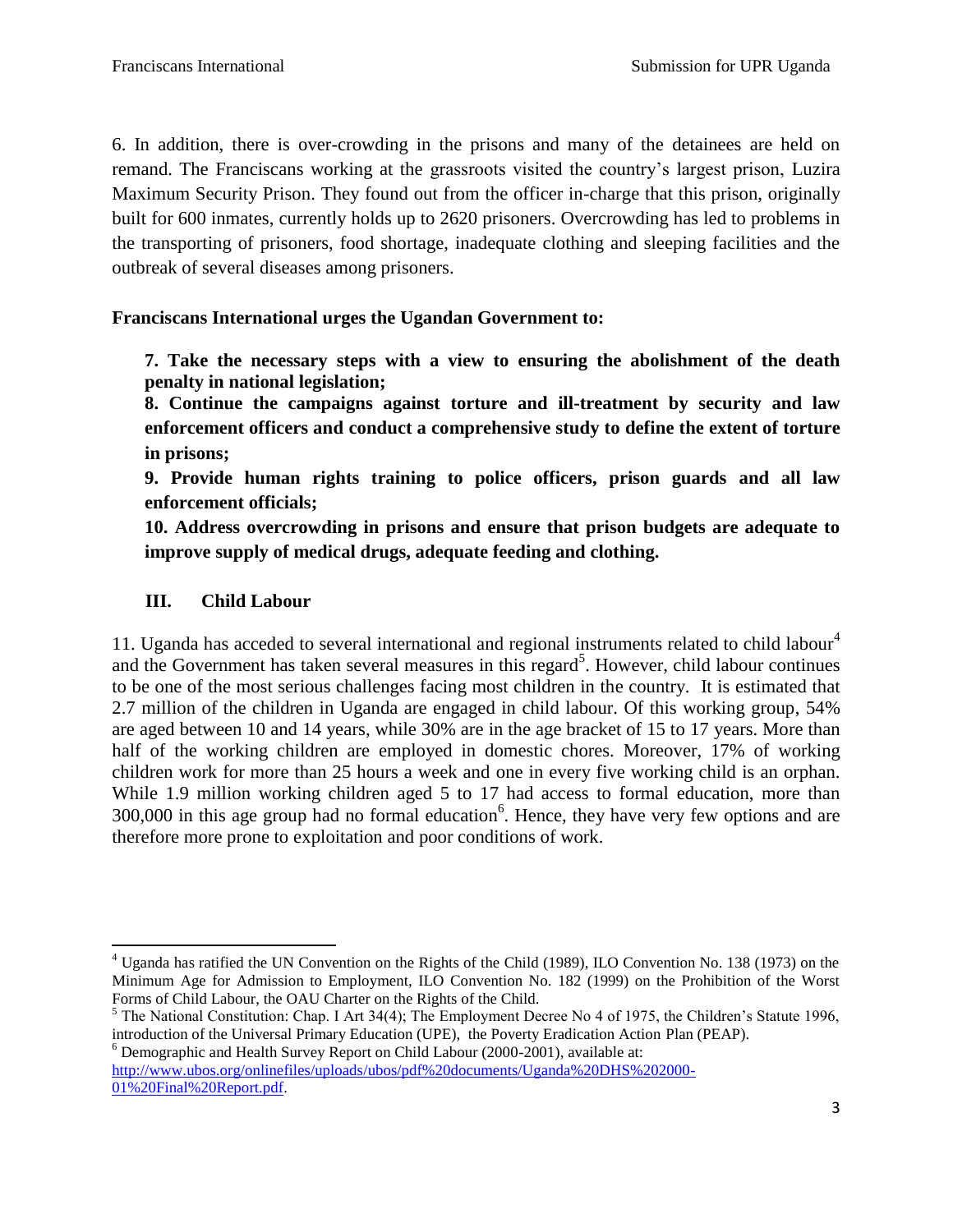**Franciscans International urges the Ugandan Government to:**

**12. Carry out in-depth research to identify the current extent of child labour and its main causes in order to take appropriate measures to tackle it effectively;**

**13. Elaborate and implement a comprehensive programme focused on the prevention of child labour as well as the rehabilitation and reintegration of victims in line with the concluding observations of the Committee on the Rights of the Child (CRC)**<sup>7</sup> **.**

## **IV. Maternal Health**

#### **4.1. Maternal Mortality**

14. The maternal mortality ratio in Uganda has remained high over the last 15 years. According to Ugandan Demographic and Health Surveys (UDHS) the maternal mortality ratio did not change during the period 1995 (506 per 100.000 births) to 2000/2001 (505), but declined to 435 in 2006<sup>8</sup>. However, global estimates for 1995 put the maternal mortality figure for Uganda at 1,100 (range 900 – 1200) and at 880 for 2000 (range  $510 - 1200$ )<sup>9</sup>. Notwithstanding, Uganda is far from meeting the Millennium Development Goals (MDGs) with regard to maternal mortality.

15. The main causes of maternal mortality in Uganda include, complications during pregnancy (bleeding, pregnancy-related hypertensive disorders, co-current diseases) and infection resulting from unsafe abortion. They are also due to complications at delivery (obstructed labour; excess bleeding) and/or after delivery (bleeding, sepsis, mental illness, etc). Although the Government has introduced a new system for the supply of drugs directly to the rural health units since 2009, none of the health centres visited by the Franciscans working at grassroots in the rural areas of Mayuge district were satisfied with the services rendered.

16. The issue of maternal mortality should be addressed in relation to other indicators, such as delivery in health facilities and skilled assistance at delivery, access to family planning services, and adolescents' birth rate. The aforementioned do not seem to have undergone any progress in recent years.

#### **4.2. Access to Reproductive Health**

**17. Access to family planning services** - Universal access to reproductive health is the other target in the fifth MDG which is far from being realised in Uganda. The Contraceptive Prevalence Rate (CPR) increased from 2.7% in 1995 to 16.5% in 2000; but declined again to 15.4% in 2006<sup>10</sup>. According to UDHS (2006), demand for family planning remains highly unmet

l  $7$  CRC/C/UGA/CO/2, p.14, par. 74.

<sup>8</sup> Ministry of Finance and Economic Planning, *Uganda Demographic and Health Survey*, 1995, 2000/2001, 2005/2006.

 $9$  WHO, UNICEF and UNFPA – Maternal Mortality Estimates Published in 1995 and 2000.

<sup>&</sup>lt;sup>10</sup> Ministry of Finance and Economic Planning, *Uganda Demographic and Health Survey*, op. cit.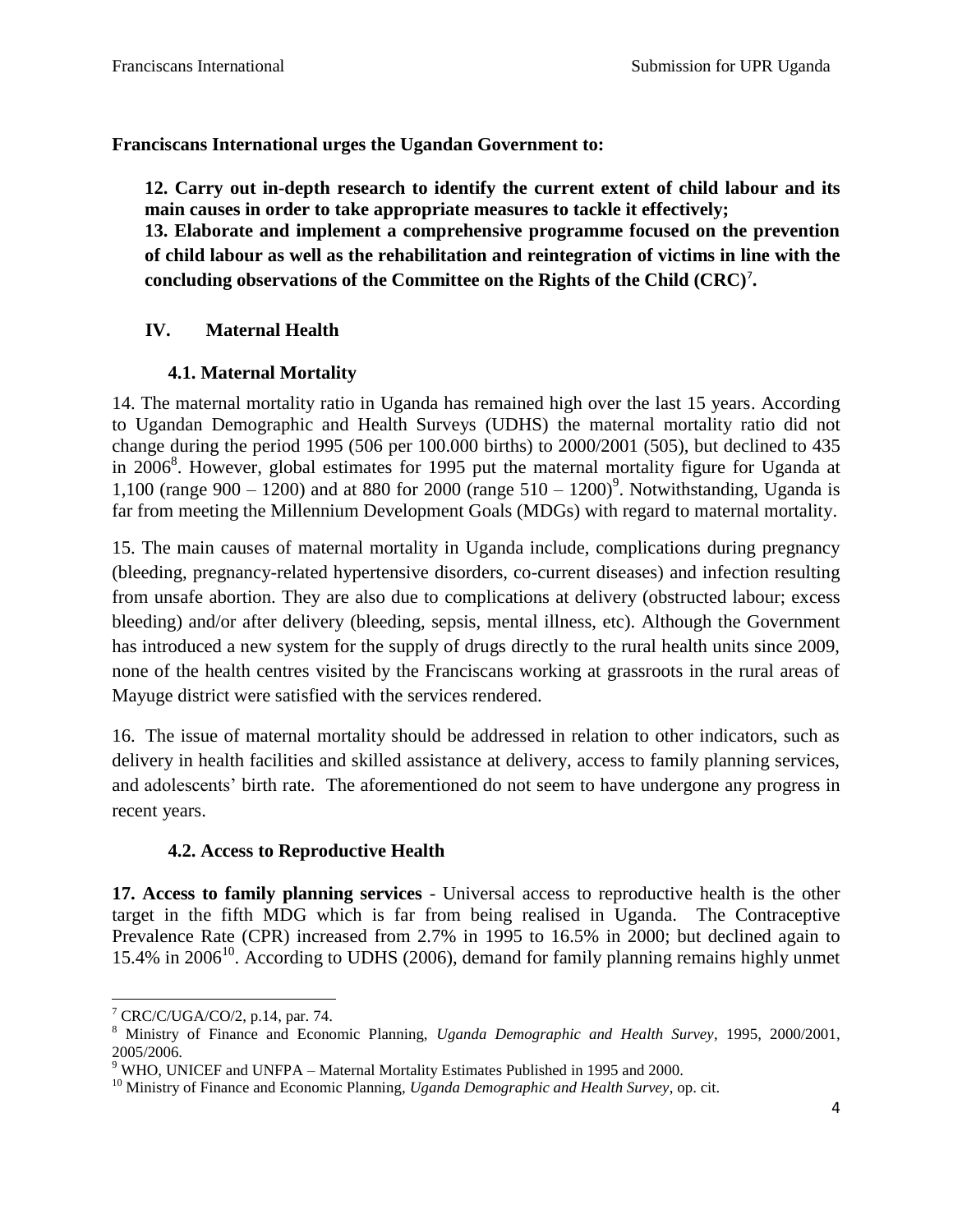in Uganda: 75% among adolescents of 15-19 years old, 77% in rural areas and among women with no education, and it is especially high among the poorest mothers.

**18. Adolescent birth rate -** One in five (20%) adolescent aged women between 15 and 19 years covered in the 2006 UDHS had begun their reproductive life (16.3% were mothers already, and 3.4% were pregnant for the first time). The rate of adolescent motherhood has declined over the last 20 years, from a high of 41% in 1988 and 43% in 1995, down to 31% in 2000 and 20% in 2006. The adolescent motherhood rate in 2006 was higher in rural areas (26%, compared to 20%  $urban)^{11}$ .

## **Franciscans International urges the Ugandan Government to:**

**19. Allocate adequate and proportionate funding to different areas of health care, including to reproductive health and to provide health units, especially those in the remote areas with skilled and trained personnel;** 

**20. Adopt a National Safe Motherhood Plan to promote birth preparedness and to reduce maternal and child mortality;**

**21. Introduce sexual reproductive health education in schools.**

## **V. Rights of Persons living with HIV/AIDS (PLWA)**

22. In 2004/5 Uganda made it possible for mother and child to access antiretroviral treatment (ARVs) through the PEPFAR Programmes. Despite the Government's efforts, 130,000 new infections occurred in the country in  $2010^{12}$ .

23. The national law on HIV/AIDS currently under discussion seems to be very controversial. In its position paper on the HIV/AIDS Prevention and Control Bill, the National Community of Women Living with HIV/AIDS in Uganda (NACWOLA) points out that some provisions of the bill might infringe the rights of People Living with AIDS/ HIV (PHAs), especially with respect to women.

24. In particular, NACWOLA is concerned that sections 39 and 41 of the Bill may be used to prosecute women more often than men because women are more likely to know their HIV status earlier than their male partners. This is due to the fact that women engage with the health system more often including during pregnancy and childbirth. The provisions in sections 39 and 41 would provide that women, who test HIV-positive have to disclose their HIV status to their partners, refuse to have sexual intercourse, or insist on condom use. However, for many women these required actions entail the risk of violence, eviction, disinheritance, loss of their children, and other severe abuses.

 $\overline{\phantom{a}}$  $11$  Ibid.

<sup>&</sup>lt;sup>12</sup> The Millennium Development Goals report for Uganda 2010, available at http://www.finance.go.ug/docs/Uganda%20MDG%20report%202010\_final.pdf.